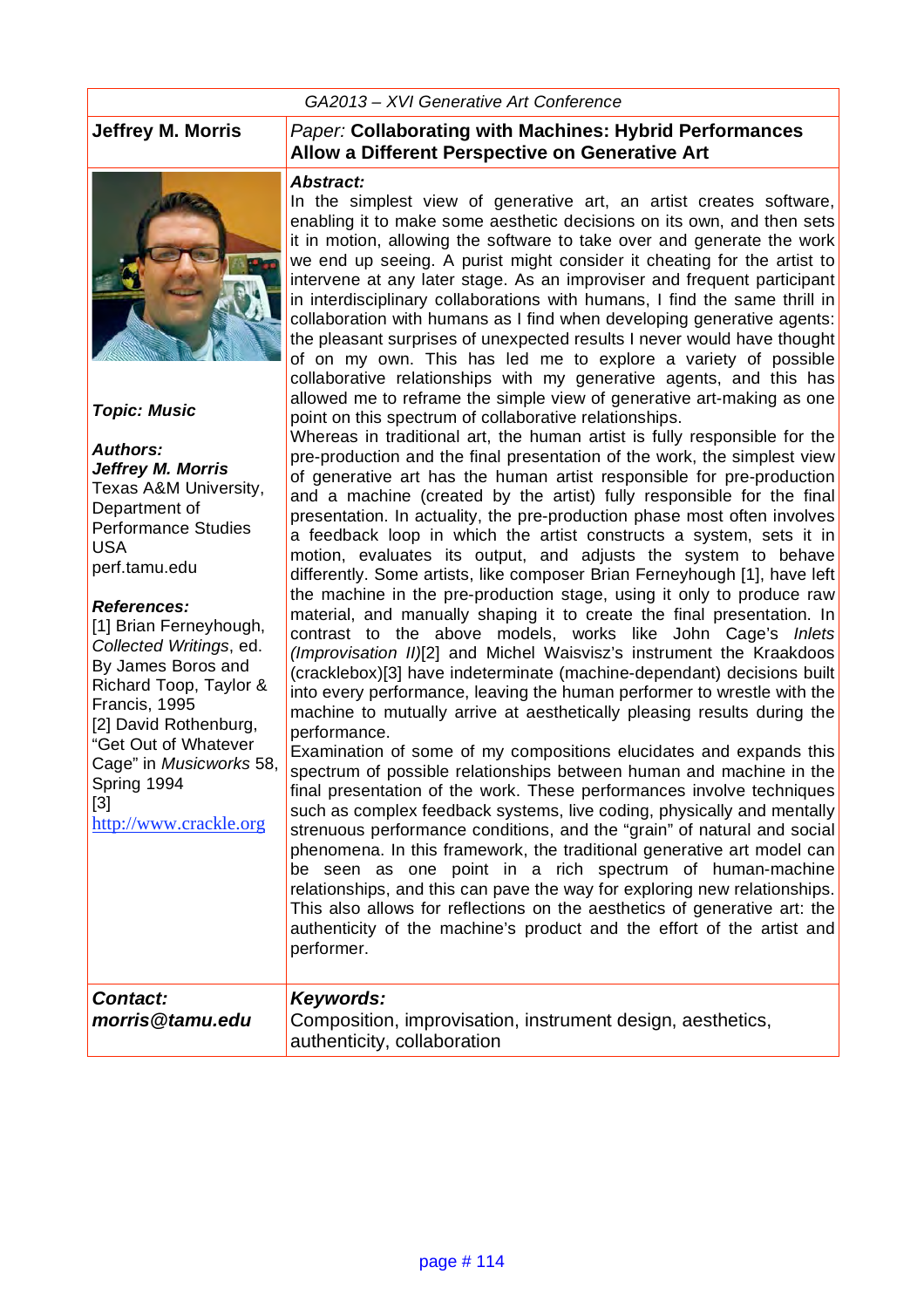# **Collaborating with Machines: Hybrid Performances Allow a Different Perspective on Generative Art**

**Jeffrey M. Morris, DMA**

*Department of Performance Studies, Texas A&M University, College Station, Texas, USA morrismusic.org e-mail: morris@tamu.edu*

# **Premise**

In the simplest view of generative art, an artist creates software, enabling it to make some aesthetic decisions on its own, and then sets it in motion, allowing the software to take over and generate the work we end up seeing. [1] Artists who work with generative systems know this process involves a lot of trial and error before finally letting a system run on its own for the public to see. In many situations, an artist may take an editorial role and select, arrange, or adjust the output of the system before being viewed by the public.

As a musical improviser and frequent participant in interdisciplinary collaborations with humans, I find a similar thrill in collaboration with humans as I find when developing generative agents: the pleasant surprises of unexpected results I never would have thought of on my own. My preferred tool (for myself and for my students) is the Max graphic programming environment [2], because its real-time operation allows for programming development through *improvisation* (i.e., trying out "what ifs" as we think of them) instead of staged experimentation (i.e., write code, compile code, evaluate results, decide to keep or edit the code). Besides making it easier to discover fortuitous accidents, this improvisational process engages different mental processes. This trial-and-error stage is worth discussing in the context of creating generative art, but as demonstrated in the simple model above, it is easy to overlook.

Many of my musical creations highlight the trial-and-error stage of the process by putting it *on centre stage*: composing environments in which computer and human performers collaborate on stage to realize a musical performance. This has led me to explore a variety of possible collaborative relationships with my generative agents, and this has allowed me to reframe the simple view of generative art-making as one point on this spectrum of collaborative relationships.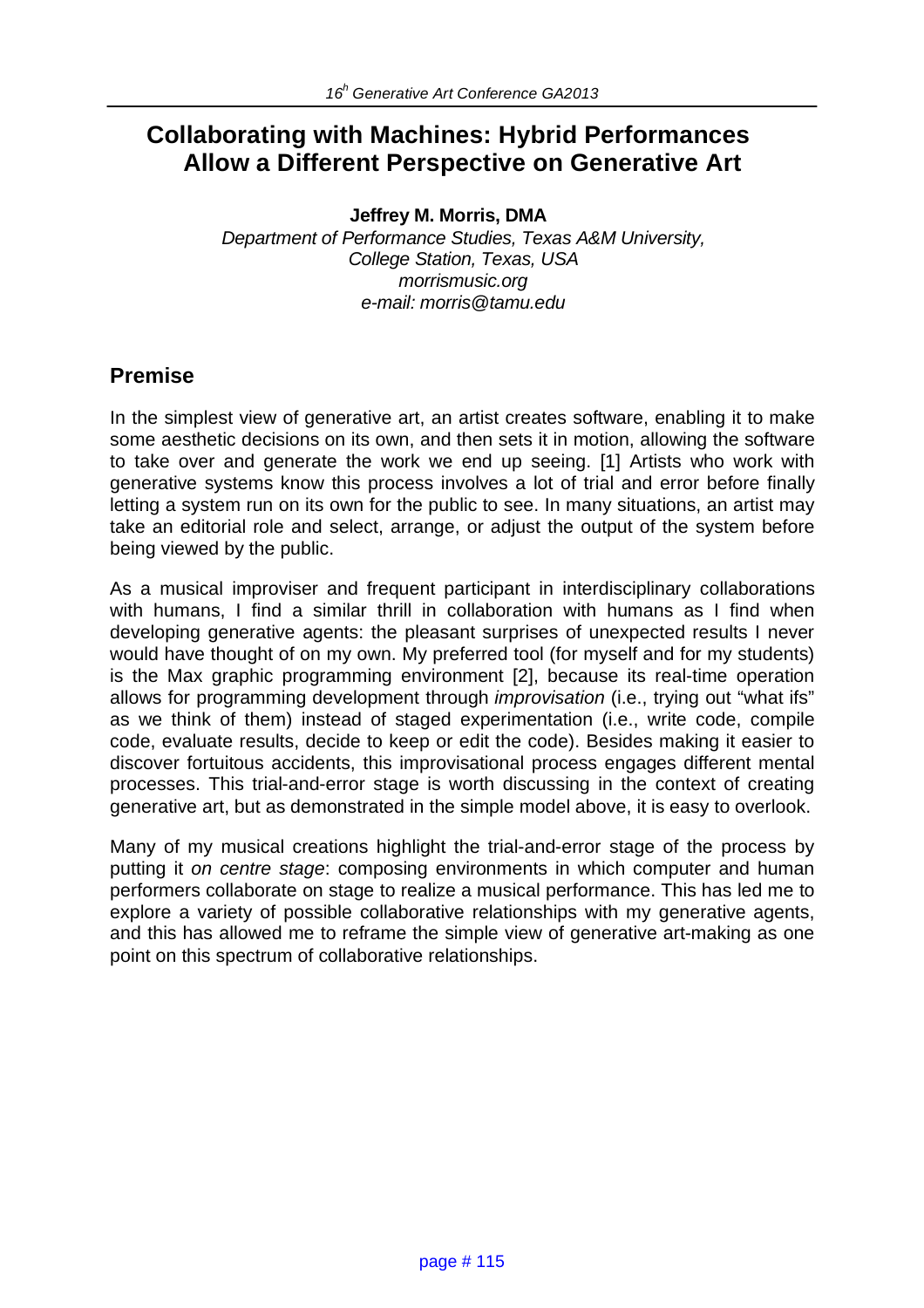# **1. The Production Process as Collaboration**

In traditional composition, a composer writes all the notes and a performer plays all the notes. Up to a certain level of ability, the performer acts as a music playback system, hopefully a "high fidelity" one. However, we readily recognize that the best performers bring their own influences to the composition and somehow make the performance unique and more rewarding than a simple high fidelity reproduction of the composition: outstanding performers are celebrated for the nonlinearities they introduce. They add substance to the performance and somehow make it something more than what the composer created alone.

The twentieth century saw many examples of indeterminacy used in musical compositions, in which more demands were placed on performers to make creative decisions before the composition could become complete and ready to play, more than simply providing an expressive interpretation of fixed notes. Works like these might be placed along a continuum of substance contributed by the composer or the performer.



*Figure 1. Continuum of relative substance contributed by the composer and performer for a few example musical works. [3,4]*

This framework makes a clear distinction between pre-production (the role of the composer) and presentation (the role of the performer). In traditional art forms, the human artist is fully responsible for the pre-production and the final presentation of the work. The simple view of generative art has the human artist responsible for preproduction and a machine (created by the artist) fully responsible for the final presentation. In actuality, the pre-production phase most often involves a feedback loop in which the artist constructs a system, sets it in motion, evaluates its output, and adjusts the system to behave differently. Some artists, like composer Brian Ferneyhough [5], have left the machine in the pre-production stage, using it only to produce raw material, and manually shaping it to create the final presentation. In situations like this, the workflow of the pre-production stage becomes complicated to trace. So, let us consider works in which creative decisions are made by both human and machine in a more easily defined space: on-stage during live performance.

John Cage's composition *Inlets* [6,7] instructs performers to hold and tip water-filled conch shells, which will cause them to produce very sparse gurgling sounds. However, while a shell won't gurgle until the performer tips it, the performer cannot force the gurgle to happen at any particular instant. There is a degree of randomness built into the instrument. Michel Waisvisz's instrument the Kraakdoos ("cracklebox")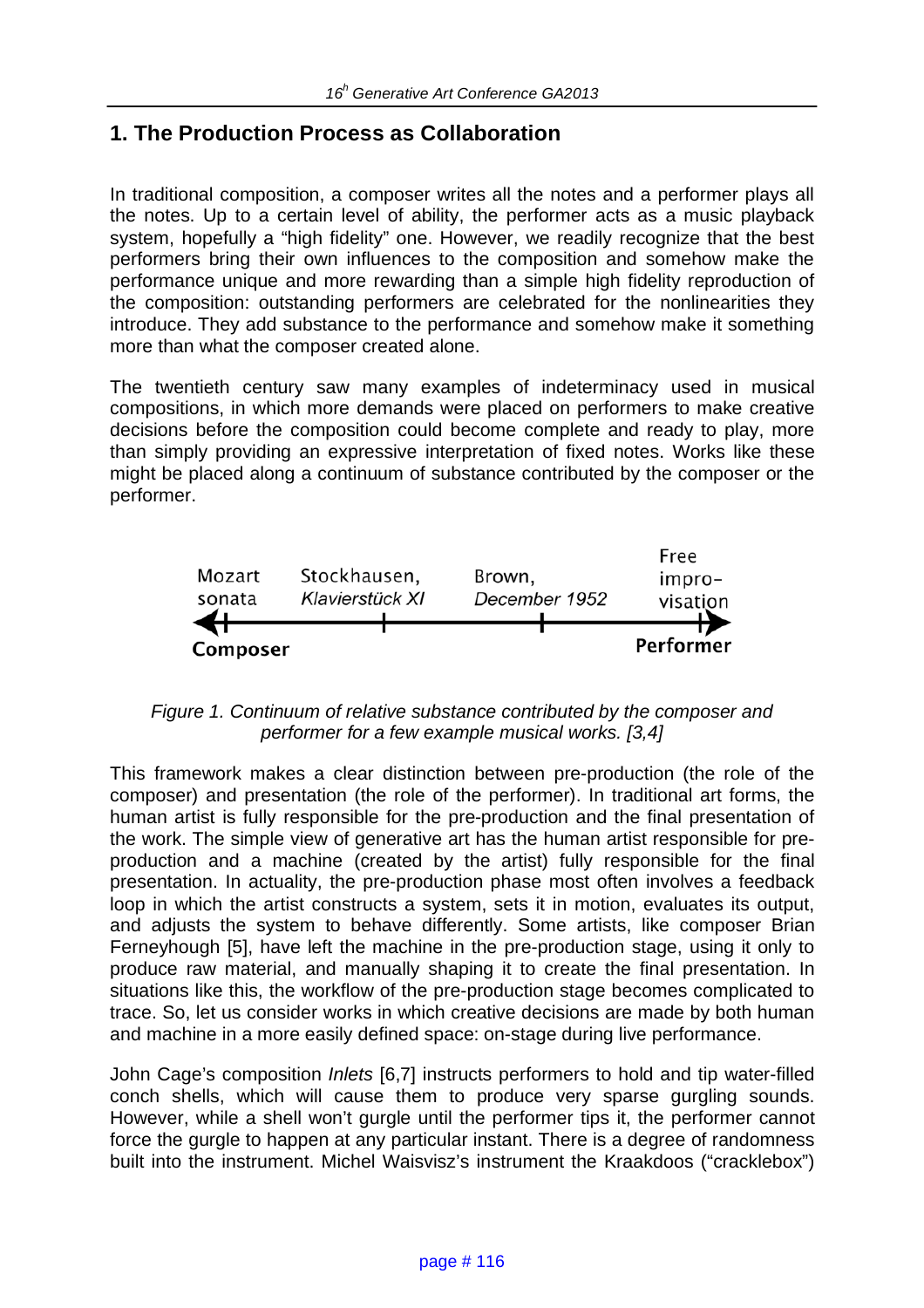[8] is a simple yet complex instrument based on an amplifier circuit in a feedback loop with six body contacts for the performer to complete the circuit (with artisticallyvaluable infidelities) by completing the circuit with his or her own skin (by lightly touching the pads). Both *Inlets* and the Kraakdoos bring indeterminate (machinedependant) decisions built into every performance, leaving the human performer to wrestle with the machine to mutually arrive at aesthetically pleasing results during the performance. They are like the indeterminate compositions described above. However, these works allow us to limit our focus to onstage events during performance, and they draw distinctions between human and machine, instead of pre-production and presentation.

So, let us combine these ideas and consider generative art in terms of the human instrument builder and the randomness of the machine, live on stage in performance.



*Figure 2. Continuum of relative substance contributed to a performance by the instrument designer and by nature or pseudorandom processes.*

This diagram requires some discussion before moving on. Clearly we can't equate every musical instrument designer with composers. In this diagram, "instrument" refers to a music-creating machine with an increasing degree of determinacy toward realizing *one* musical performance, one "composition," as a music box does. When we normally think of musical instruments, we think of "universal" or "neutral" ones capable of playing (seemingly) any composition, for example a piano. In this discussion, however, we are considering substance contributed to a single, specific performance, and the makers of traditional (neutral) instruments don't contribute much substance to the realization of specific performances. (The influence of neutral instruments is worthy of considering, but at another time.)

# **2. Cheating and When We Care About It**

We have been discussing *substance*, and I mean this in the ontological sense: what makes an artwork a "work" in the first place, what factors/roles contributed to its identity as a work, and how substantial that identity is. [9] This allows us to examine situations when a human artist designs a machine, sets it in motion to produce results, and then intervenes/edits those results before presentation: is this cheating? Well, it *can't* be cheating unless someone has broken rules. A generative art purist might consider it cheating for the artist to intervene at any later stage, but it can't be "cheating" as such. It might be *lying*, if the artist falsely suggests that the public is seeing the unadulterated output of an algorithm, but this is subject to the way a work is presented and the context outside the work itself.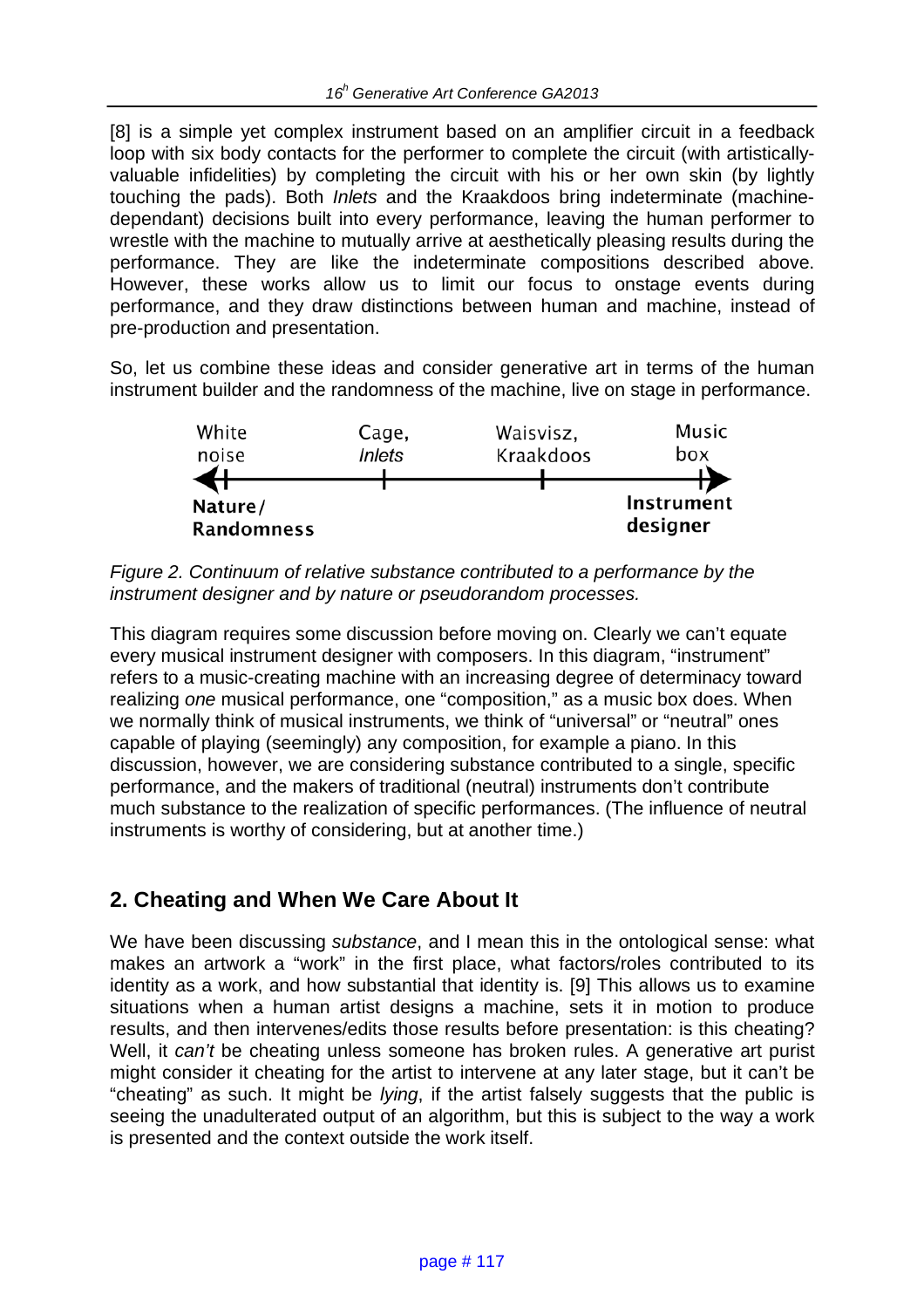I believe we would tend to agree that while it may not be fruitful to consider whether a practice is cheating, an unadulterated generative work has more substance. That fact makes the work more special, in a way akin to Walter Benjamin's idea of *aura*. [10] We feel differently about a work when we know it was created with certain notable constraints. Be it more authentic, rare, or impressive, the substance of the work is somehow increased in our minds. Therefore, aside from discussions of cheating or dishonesty, the substance of a generative work can be lessened by editorial intervention by its human creator.

What we can learn from this discussion is that this kind of integrity, authenticity, etc.—however you want to name it—is something we care about. *That* in turn means it is something that can be manipulated as an expressive element in an artwork, building and resolving tension to shape the experience.

# **3. Example Performances**

The following is a brief discussion of generative performances of mine that allows us to apply the frameworks laid out above: live performances that explore relationships between human and machine creators and expressively exploit issues of substance. These performances relate to the category called Live Algorithms [for Music] as defined by Blackwell and Young, [11] except that discussions of live algorithms typically place more emphasis on the machine's ability to hear and understand the human performers, whereas my works explore a variety of relationships between human and machine and favour the simplest form of machine listening/cognition that would be effective for each performance situation—this often means that the machine isn't "hearing" or "understanding" the human in ways like the human is hearing and understanding the machine. I believe this ends up contributing to the substance and discussion-worthiness of the works in the end.

## **3.1** *Elektro* **and** *Tappatappatappa*

In 2005, I created an automated live sampling environment for solo cello titled *Zur Elektrodynamik bewegter Cellisten* ("*Elektro*" for short). Even though it is a nontraditional composition (on which we won't focus in detail here), I composed it using the traditional model described above: I created the composition in cycles of trial and error, then delivered it to the cellist to perform. During this trial-and-error stage, however, I made a quite fortuitous accidental discovery that ended up yielding a distinct generative performance I ended up titling *Tappatappatappa*.

The nature of *Elektro* is that it does not contain any sounds of its own to play. It captures sound from the soloist, folds it upon itself into intricate counterpoint (via various applications of digital delays), and reintroduces the transformed material to the performance, allowing the human performer to respond in turn. With regard to Blackwell and Young's machine listening, the software only tracks the amplitude envelope of the soloist, allowing the software to opt to play in tandem with the soloist, invert the envelope so that it may trade off with the soloist, delay the envelope so that it echoes the soloist, or ignore the envelope so it seems independent of the soloist.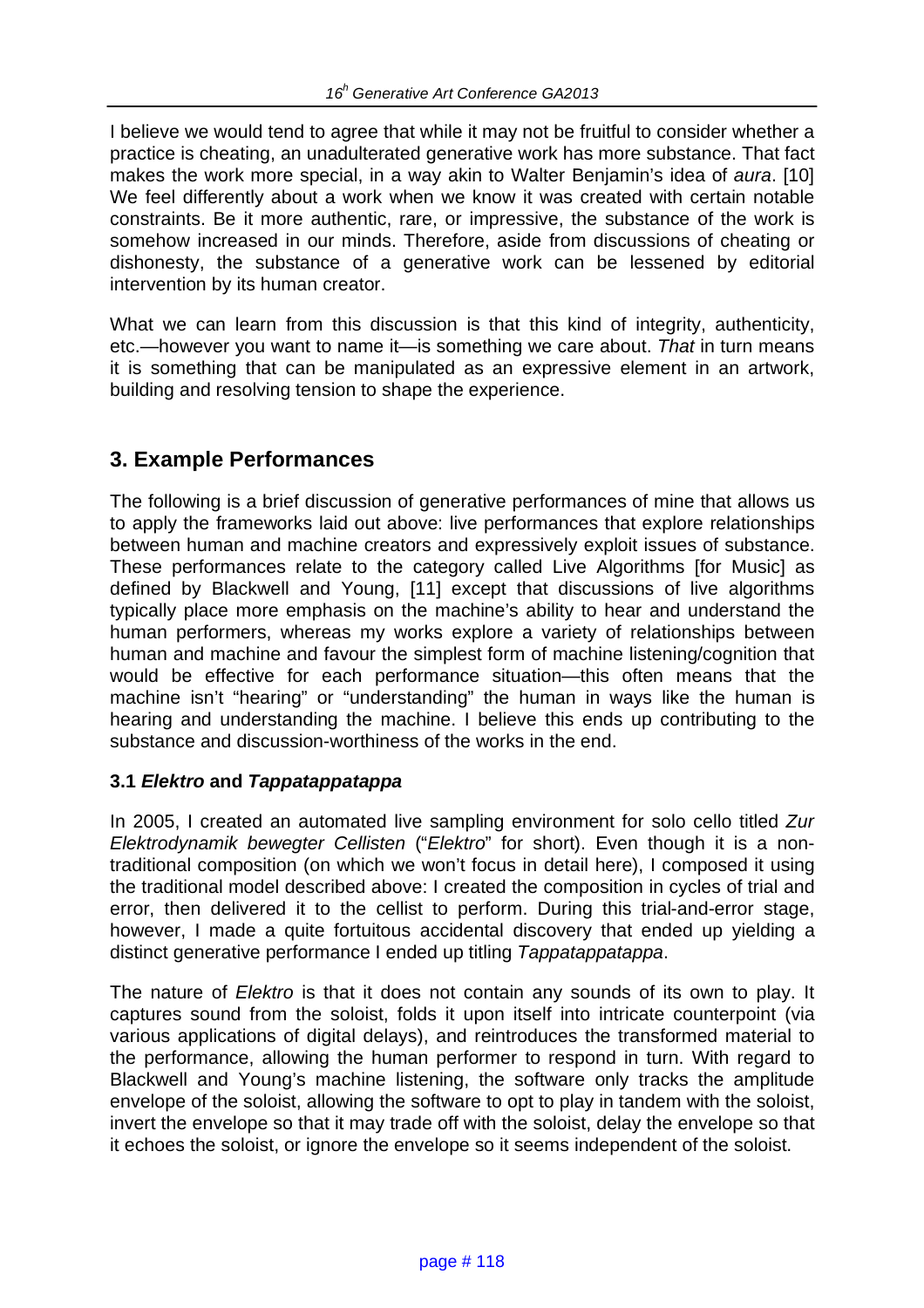During the trial-and-error stage of creating *Elektro*, there were several times in which I needed to provide a simple input sound in order to confirm that the software was processing and responding to the sound as I intended. The simplest way to do this was to tap on the internal microphone on my laptop and listen to the results through its internal speakers. Since the microphone was very near the left internal speaker, feedback loops would easily form during these tests. While this was inconsequential to developing *Elektro*, it made clear to me that this system was vibrant and ready to sing in its own voice if allowed to do so—that is the performance I call *Tappatappatappa*, using the same software as *Elektro* but with a feedback loop instead of a soloist.



*Figure 3. Configuration for Elektro.*



\*Opportunities for nonlinearities (noise/artifacts) to enter/influence system

# *Figure 4. Configuration for Tappatappatappa.*

In *Tappatappatappa*, the human performer is only able to guide/coax/steer the emerging voice of the complex feedback system. This system has digital, analog,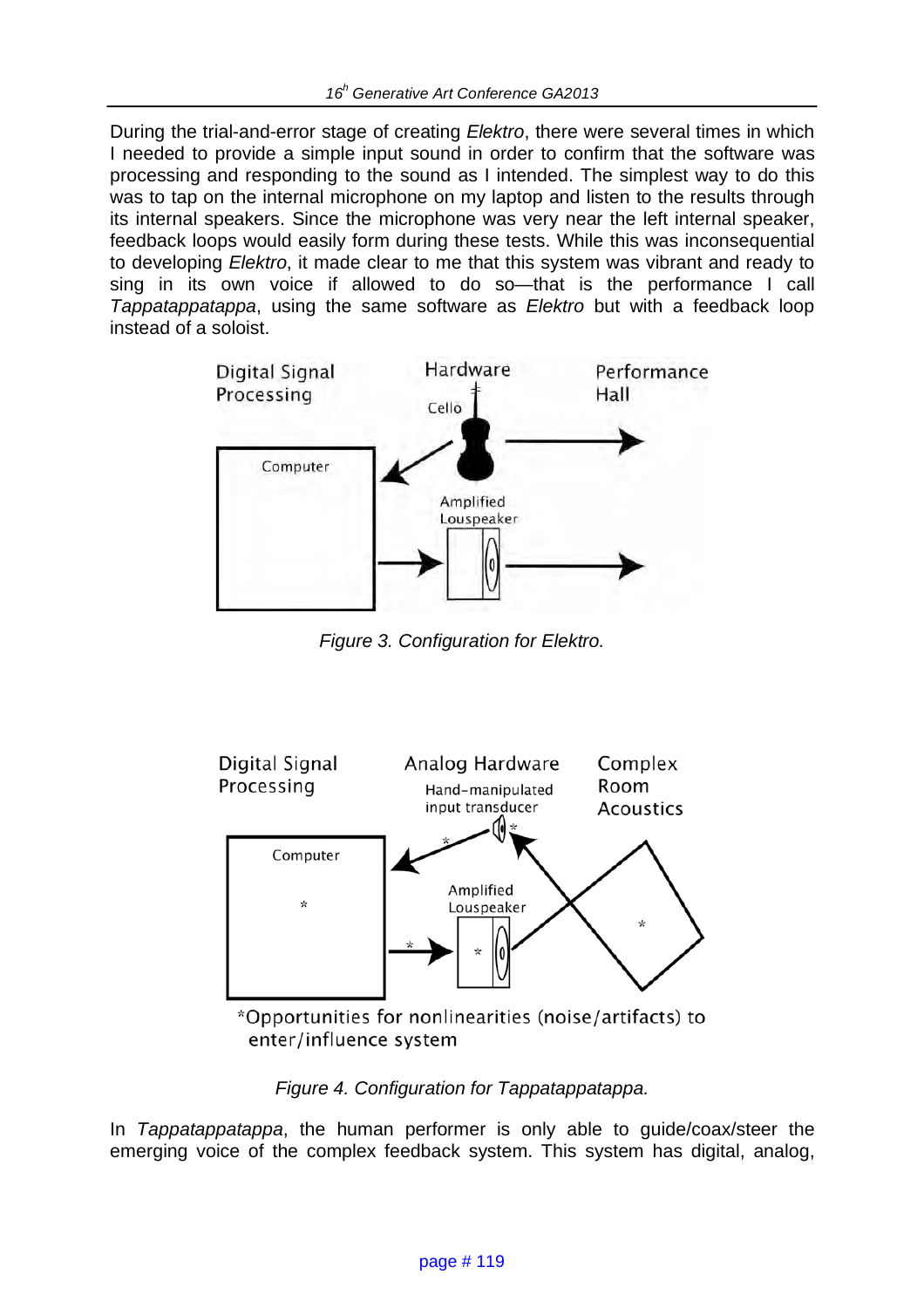and acoustic stages, and each stage introduces its own nonlinearities that end up creating the sound heard in performance. It is an emergent beast and the human is merely its tamer (hardly its master). The human performer is only able to:

- 1. Make small changes to the length of the acoustic portion of the feedback loop by moving the input transducer around in space,
- 2. Introduce small sounds into the system by tapping or stroking the input transducer, as if providing a grain of sand to allow pearls to form, and
- 3. Trigger the software to move on to its next selected mode of behaviour and musical structure at a specific moment (the software will ordinarily change modes on its own; when the performer triggers a change, he or she cannot specify what mode to change to, only that the change occur "now").

*Tappatappatappa* can be thought of as a musical instrument, but one in which its own computation becomes the resulting sound: a *computation instrument*. [12] The beauty (if harsh) of this instrument's voice may be explained by Stephen Wolfram's principle of computational equivalence: "…almost all processes that are not obviously simple can be viewed as computations of equivalent sophistication." [13] Wolfram goes on to suggest that processes humans perceive as complex or beautiful are perceived that way because the processes themselves are as sophisticated as the humans perceiving them. Such systems make it, as Gary Flake puts it, "easy to forget that the rules are really in place." [14]

The substance of this piece lies in the facts that it includes sounds I don't know how to make any other way, its results are highly unpredictable (risky, even), and its results are unique to the current performance situation: the room acoustics, and the sounds currently resonating in the system. In performance it bears resemblance to the "human editor" model of pre-production in that the human performer has a form of "veto power," but it turns the power structure upside down: the human is at the mercy of the machine.

## **3.2** *A Treatise on the Æsthetic of Efforte*

*Treatise* (for short) also places the human performer in a precarious position, but this time it is strenuous both physically and mentally. In its essence, it is a live coding environment for MIDI-controlled Yamaha Disklavier piano. To this, the environment adds an requirement for "breath control." The performer must blow into a microphone producing noise in seven frequency bands in order to fill seven corresponding virtual bellows that scale the volume of any note triggered as if they were real bellows powering a reed or pipe organ. This not only adds the mental strain of maintaining this unusual form of volume control, but it creates the physical strain of producing so much wind motion, and doing so puts the performer in an unusual (sometimes lightheaded) mental states.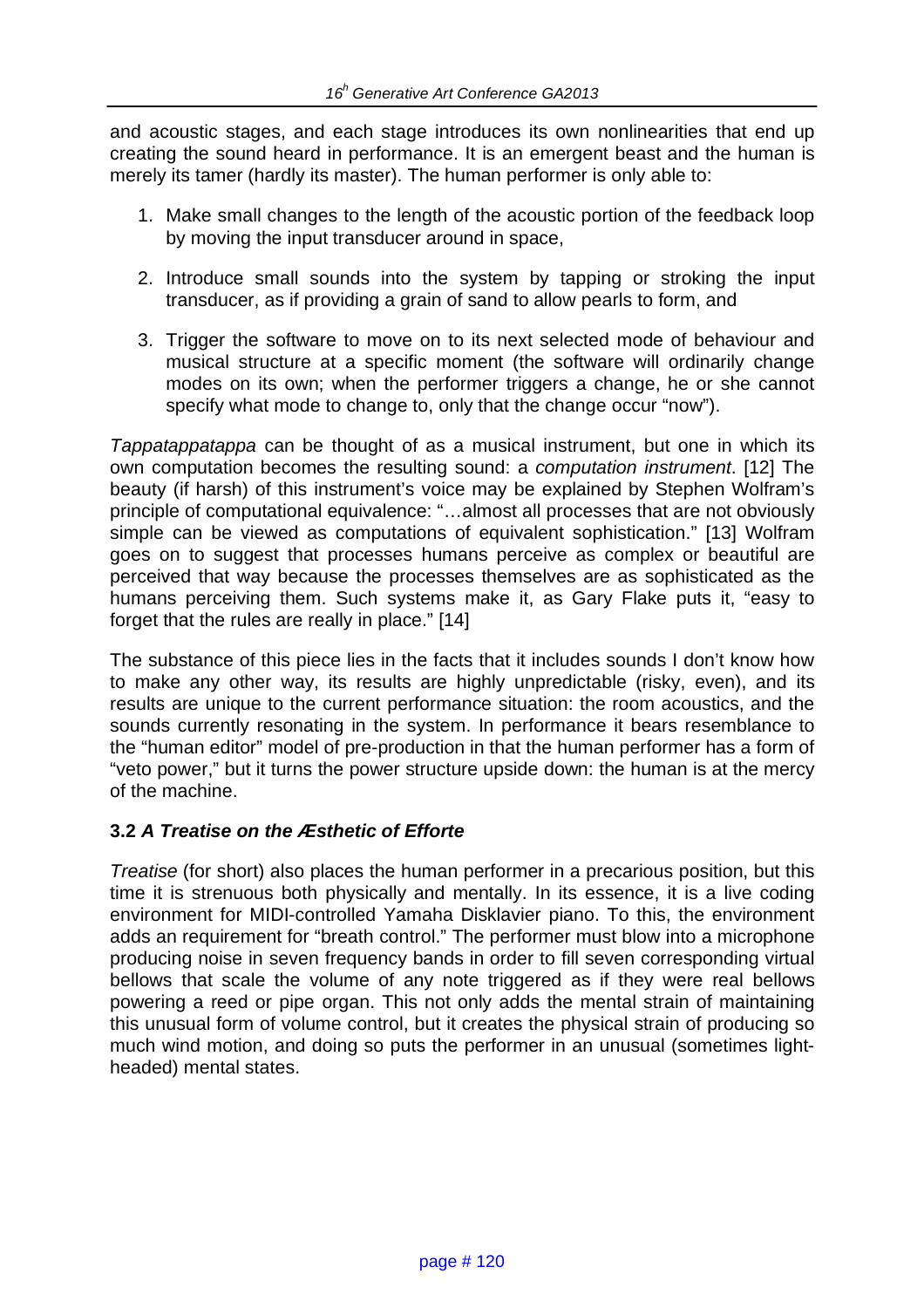

*Figure 5. Performance screen for* Treatise*. The virtual bellows are reflected in the upper left corner. The rest of the screen is open for live coding of MIDI instructions during performance (in Max).* 

In this piece, it is almost as if the human is the one that is prepared and then let loose to see what comes out instead of the human letting the algorithm run free. The substance of the piece lies partly in the fact of this precarious situation of the performer and also in the specialness of the creative decisions the performer makes while in this state: under pressure, strained to certain limits, and a bit dizzy.

## **3.3** *The Collected Works of Ferin Martino as Conjured by Your Presence*

Ferin Martino is the human-like name I gave to a piano-playing algorithm I created. When presented as an interactive art installation, the algorithm proceeds in making piano-playing decisions on its own, but its decisions are disrupted by the input from a camera focused on the visitors. Simple frame differencing and mass calculations yield a single value corresponding to the amount of movement in front of the camera, and this value shapes the activity level of the note-making decision processes in the algorithm. This means that increasing or decreasing motion in front of the camera disrupts the music the algorithm would have played on its own. Because it builds structure by recombining material from its short-term memory, a single disruption can cause the music to spin off in a new direction very quickly. Because the algorithm regularly changes its modes of response to input (in decidedly unsophisticated ways despite their complex results), spending some time with the installation evokes a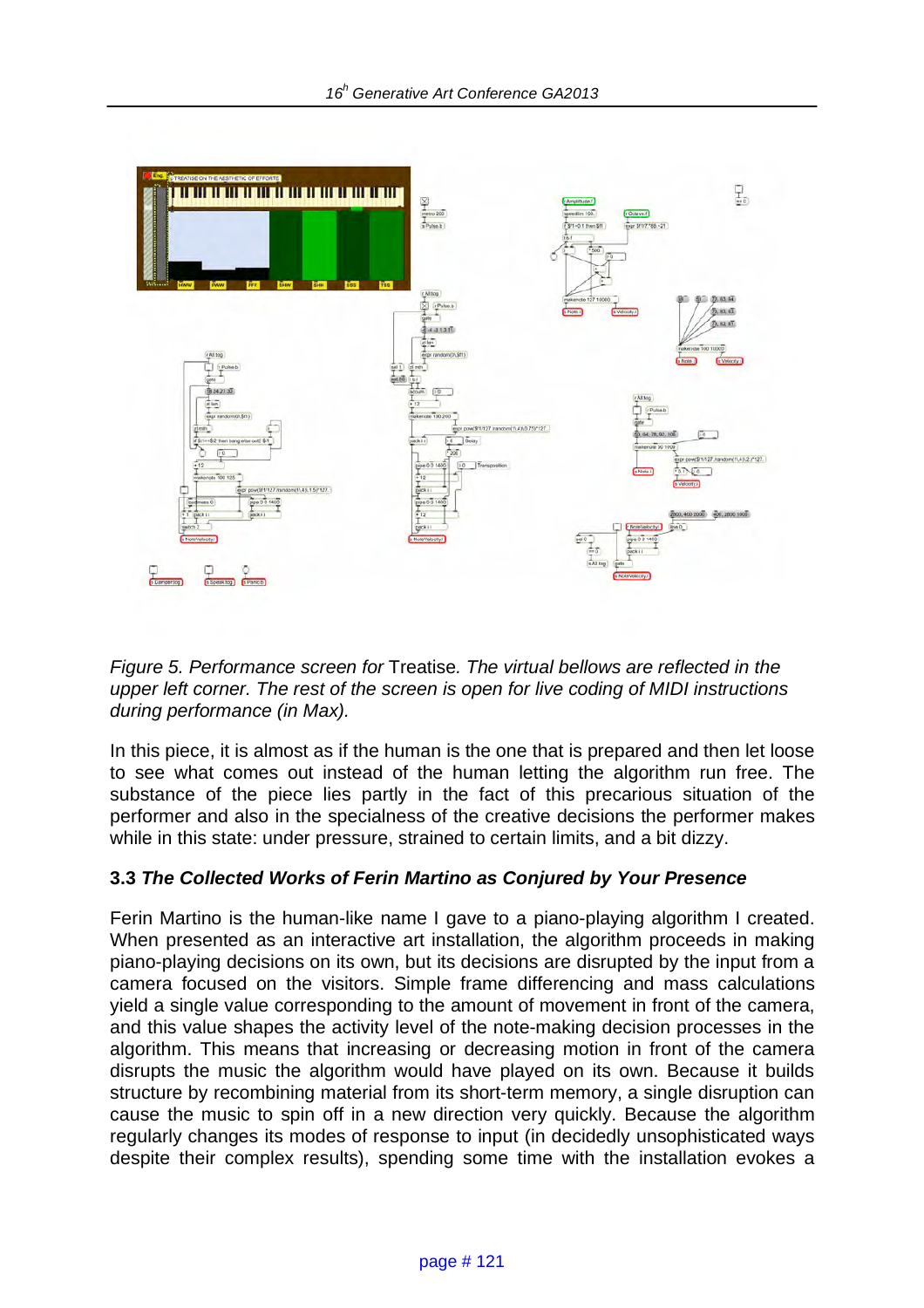sense of a playful character on the part of the software. At times it may accompany motion in literal cartoon-like ways, at other times it may provide sensitive accompaniments to complement the motion it sees, and at other times it may seem to ignore the motion.



*Figure 6. The frame-differencing camera view of Ferin Martino that disrupts the piano-playing algorithm as it performs. Here, the viewer has just waved his hand around in the area between himself and the camera, so that area appears the brightest.*

In contrast to the last two pieces discussed, *Ferin* does not involve danger of failure, but its specialness does derive from a similar phenomenon. Once you have observed the work, it has necessarily changed, and so the true "complete works" of Ferin Martino are something one can never truly hear. After spending time with it, you may begin to question whether you caused the musical gesture just played or if it was a coincidence. The risk involved here is the precious tenuousness of your understanding of the relationship between the machine and the human contributions. It is delicate and ephemeral. Authenticity is ungraspable, washed away by the viewer's own observation of it.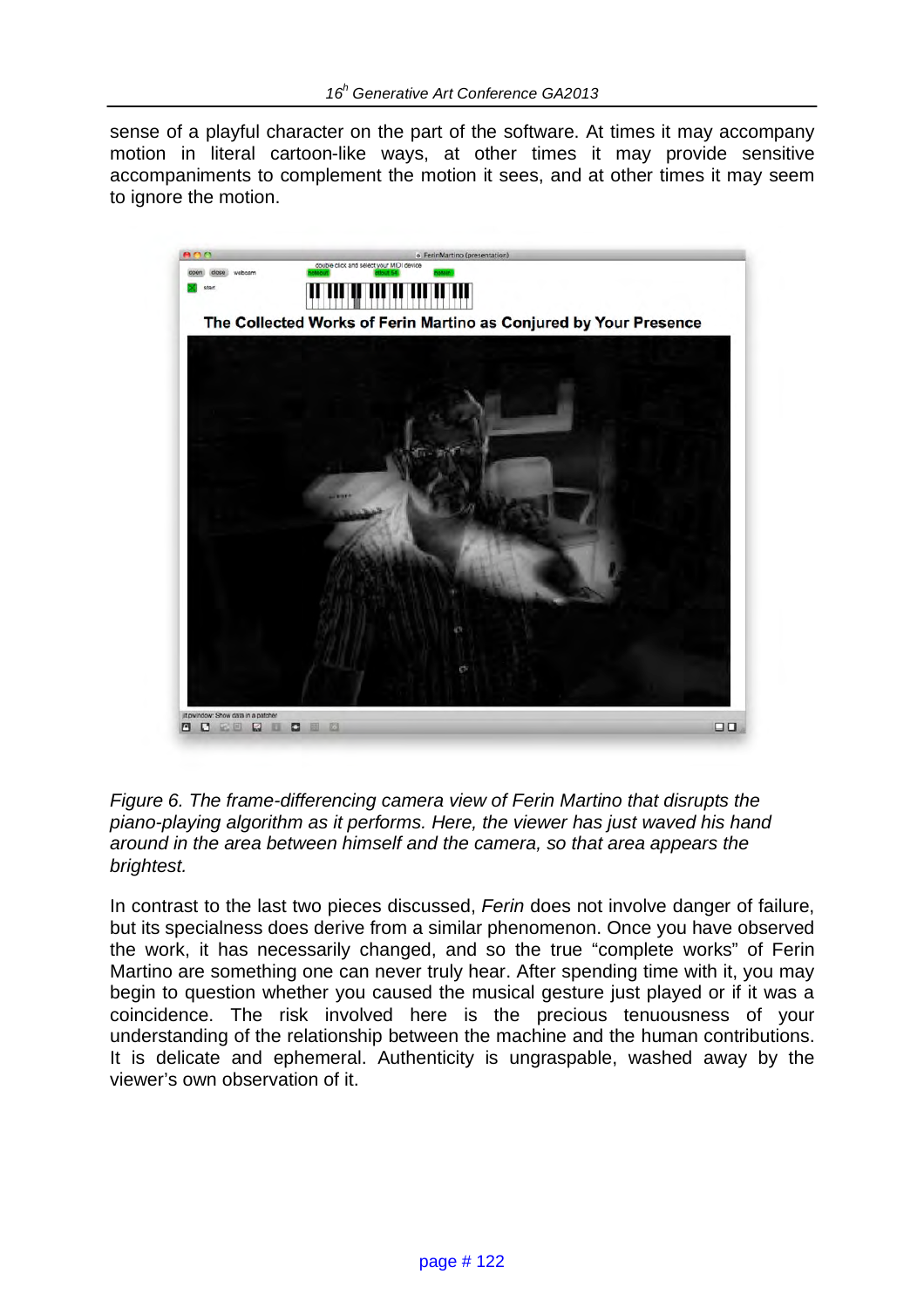# **4. Conclusion: Posthuman Performance as an Analytical Platform**

## **4.1 Asking Questions**

McCormack, et al [15] ask, "What new kinds of art does the computer enable?" Besides processing previously unimagined amounts of data and structure, let us not forget that doing so quickly also means the ability to do some of that work in real time. Besides the convenience of quick results, this means we gain the opportunity to see these structures played out as performances, these processes applied as improvisations, and we in turn gain the opportunity to engage them with our improvisational mindsets, not just the mindsets of incremental experimentation. This facility allows our tools to step up to the level of being our collaborators, and it allows for us to analyze them as such. McCormack, et al also ask what generative art can teach us about creativity and about art. I believe real-time collaboration with our algorithms will be an invaluable platform for us to learn those lessons.

In his imagined conversation on the topic, Galanter [1] asks, "Isn't generative art about the issue of authorship?" and proceeds to assure us that generative art tools are independent of the meaning an artist may wish to convey. I agree, but I hasten to point out that generative art is special in its ability to illuminate issues of authorship, and as shown above, it can manipulate our sense of those issues (authenticity, presence, causality, etc.) as an expressive element in an artwork.

Galanter's question is so pertinent because of our acute sensitivity to issues authorship, or more broadly, authenticity. In a chapter analyzing virtuality in art, I have proposed a framework in which we examine an artwork in terms of where and why the mental model it builds eventually fails. [16] In one kind of work, the mental model "fails" the human viewer, causing the viewer to "pop out" of the world the work has tried to evoke. Sometimes this is an opportunity for one to ask oneself why the work existed, to reflect on a second level of meaning, for example, "Why would someone mass produce prints of soup cans and put them in galleries?" In another kind of work, the human "fails" the model, meaning that some part of the viewer's abilities, sensibilities, disposition, or habits of self control have broken the aesthetic experience. (In an extreme example, "This performance artist is naked, bleeding, and freezing—we have to stop the performance and get her medical attention.")

This moment of popping out gives one a chance to see oneself *seeing* the work, to notice how and what it made one think and perhaps learn something about oneself in the process. In situations like that, we get a chance to glimpse ourselves from the outside.

## **4.2 Posthuman Performance**

Galanter [1] also ponders, "Is generative art modern or post-modern?" and explains that it is ideologically neutral. Again, I agree, but I hasten to raise a point at the opportunity. Aside from that discussion (pitting modernist science against postmodernist humanities), it may be more fruitful to consider generative art in the ways in which is it *posthuman*, not meaning against or abandoning the human, but the ways in which it evokes perspectives *outside* the human. Works like these can be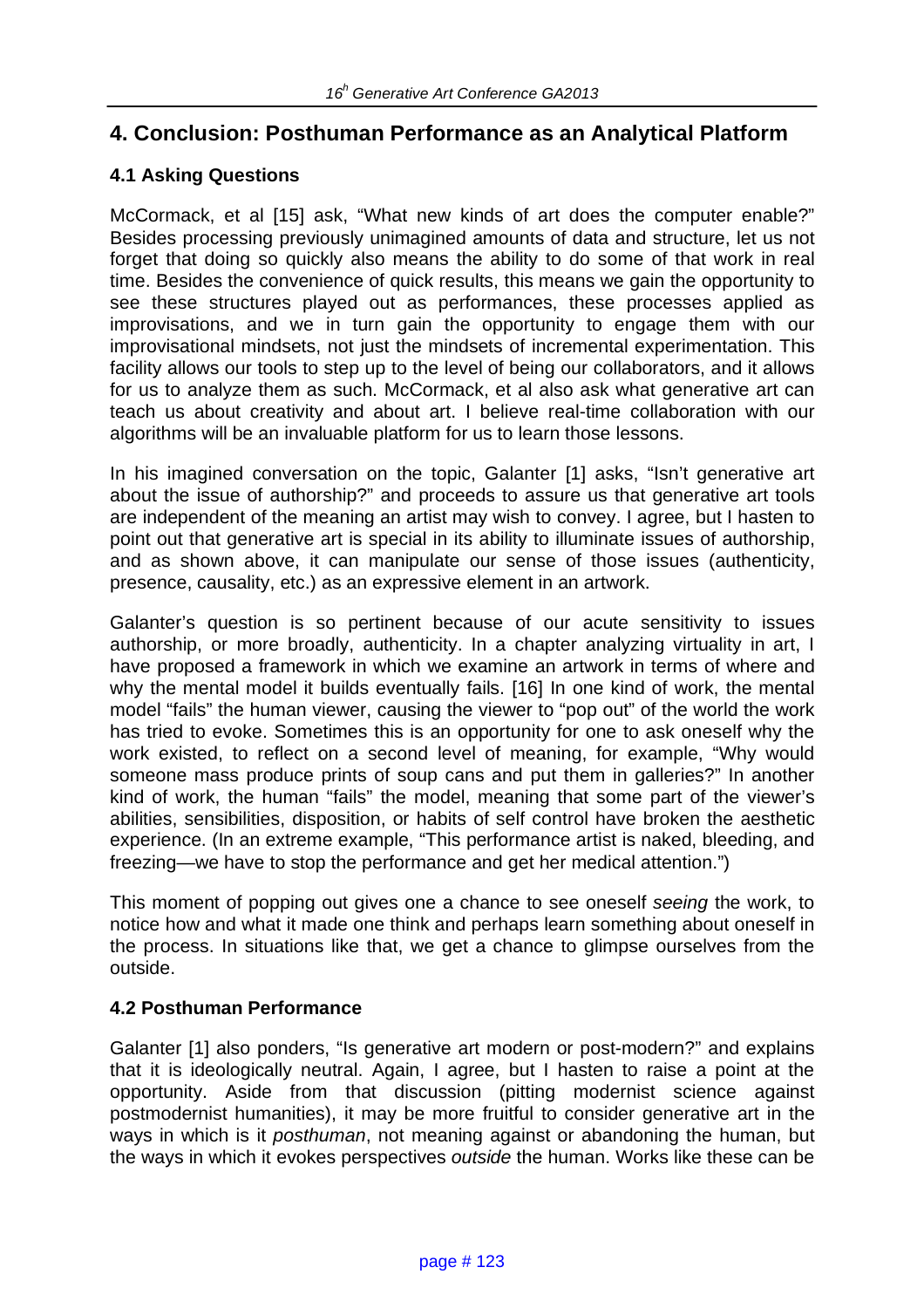called posthuman because the influence of nonhuman elements upon creative decisions is overt—this is a more objective assertion than discussions of [post]modernist aesthetics. These works lend themselves to analysis in posthuman terms. [17]

In this paper, I have examined generative art not as a solution to the problem of defining creativity or art itself, but to show that hybrid performance can be a platform to let us reflect on those things in order to better understand them and apply that understanding to traditional forms of art. Collaborative generative performance situations like these give us ways to step outside ourselves, to see *seeing*, hear *hearing*, create *creating* and watch it unfold, partly as a third party. They allow us to view the *human* from the outside—this unique perspective offered by posthuman art is easy to overlook with minds curious to know the future of art. This allows us to begin to notice the more subtle but significant influences of technology on human creativity as we examine more traditional forms of art and ask, "Which artworks are indeed purely human after all?"

## **References**

- 1. Galanter, P. 2003. What is Generative Art? Complexity theory as a context for art theory. *International Conference on Generative Art.* Milan, Italy: Generative Design Lab, Milan Polytechnic.
- 2. Cycling74. Max. Computer software application. www.cycling74.com [accessed 10 November, 2013].
- 3. Stockhausen, K. 1956. *Klavierstück XI*. London: Universal Edition.
- 4. Brown, E. 1952/1954. *December 1952*. In *Folio and 4 Systems*. G. Schirmer.
- 5. Ferneyhough, B. 1995. *Collected Writings*. Boros, J. and Toop, R. eds. Taylor & Francis.
- 6. Cage, J. 1977. *Inlets*. Edition Peters.
- *7.* Rothenburg, D. 1994. "Get Out of Whatever Cage." *Musicworks* 58.
- 8. Waisvisz, M. Kraakdoos. Electronic musical instrument. www.crackle.org [accessed 10 November, 2013].
- 9. Morris, J. 2009. Ontological Substance and Meaning in Live Electroacoustic Music. *Computer Music Modeling and Retrieval: Genesis of Meaning in Sound and Music*. Kronland-Martinet, R. et al, eds. Berlin: Springer Verlag.
- 10.Benjamin, W. 1936/1969. The Work of Art in the Age of Mechanical Reproduction. *Illuminations: Essays and Reflections*. Arendt, H., ed. Schocken.
- 11.Blackwell, T. and Young, M. 2005. Live Algorithms. *Artificial Intelligence and Simulation of Behaviour Quarterly* 122: 7-9.
- 12.Morris, J. 2008. Embracing a Mediat[is]ed Modernity: An Approach to Exploring Humanity in Posthuman Music. *Performance Paradigm*, v. 4.
- 13.Wolfram, S. 2002. *A New Kind of Science*. Wolfram Media. www.wolframscience.com/nksonline [accessed 10 November, 2013]. 716– 717.
- 14. Flake, G. 1998. *The Computational Beauty of Nature: Computer Explorations of Fractals, Chaos, Complex Systems, and Adaptation*. MIT Press. 11.
- 15.McCormack, J., et al. 2012. Ten Questions Concerning Generative Computer